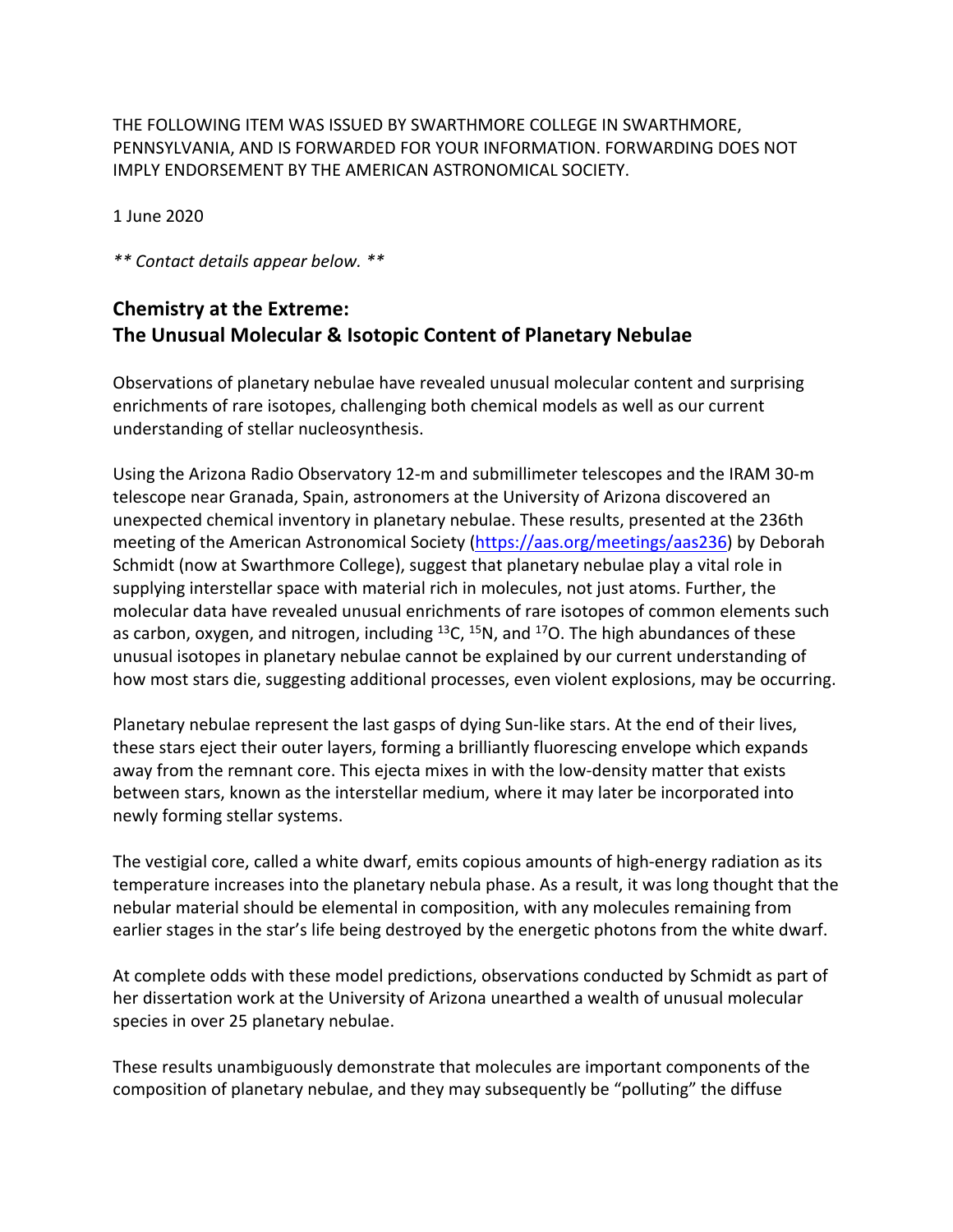interstellar medium. Historically, astronomers have struggled to explain the abundances of the polyatomic molecules observed in diffuse gas, as there is not enough dense material to create them on a realistic timescale. The discoveries of Schmidt et al. suggests a novel solution for this ongoing dilemma.

The molecular observations of these planetary nebulae also offer unique insight into the nuclear reactions that occurred in the progenitor star, and the elements and their different nuclei that were produced. This is because observations at radio and millimeter wavelengths are conducted with the highest spectral resolution, allowing molecules with different elements and isotopes to be clearly distinguished.

Schmidt and colleagues discovered that the molecules they have found indicate whether the progenitor star was rich in carbon, for example. Furthermore, they have been able to measure abundance ratios between the main element and its rarer forms, such as  ${}^{12}C/{}^{13}C$  or  ${}^{14}N/{}^{15}N$ . Such ratios are known to be sensitive probes of the processes that occurred deep within the star before it died, and have been used as one of the few "benchmarks" for testing stellar modeling. Now, for the first time, they can be accurately measured in planetary nebulae, giving a "snapshot" of the star's final stages.

What did the observations reveal in planetary nebulae? Lots of carbon, first of all, along with high abundances of <sup>13</sup>C, and in one nebula, K4-47, hugely elevated amounts of <sup>15</sup>N and <sup>17</sup>O  $$ higher than observed anywhere else in the universe (Schmidt et al. 2018). The high concentrations of  $^{13}C$ ,  $^{15}N$ , and  $^{17}O$  observed in planetary nebulae have not been predicted by models of dying stars. Specifically, Schmidt and collaborators suggest that the progenitor stars of these planetary nebulae may have undergone an unexpected event as they made their last "gasps" — a helium shell flash, in which hot carbon from deep within the star is blown out to the stellar surface. In the violent explosion that occurs,  $^{13}C$ ,  $^{15}N$ , and  $^{17}O$  are created and ejected from the star. Such an energetic process can also explain the unusual bipolar and multipolar geometries typically exhibited by planetary nebulae, giving them their "hourglass" and "cloverleaf" shapes.

Dying stars also produce dust grains. Some of these grains have actually made their way to our solar system, where researchers such as collaborator Thomas Zega extract them from pristine meteorites. Elemental isotopes can be measured in these so-called "presolar" grains, providing a Rosetta Stone of their history. Some of these grains have been found to exhibit consistently low <sup>12</sup>C/<sup>13</sup>C, <sup>14</sup>N/<sup>15</sup>N, and <sup>16</sup>O/<sup>17</sup>O ratios — a puzzle for cosmochemists, as these ratios cannot be explained by normal models. For lack of a better explanation, it has been speculated that these atypical grains originated in novae, a type of thermonuclear explosion which occurs on the surface of the low-mass stellar remnants in binary systems. Their unusual ratios, however, match those found in K4-47, suggesting that planetary nebulae are their true birthplaces.

Planetary nebulae supply most of the matter found in interstellar space, which subsequently leads to stellar systems like our own. The work of Schmidt and colleagues has shown that these objects contain hidden molecules and elemental isotopes, invisible in the colorful images that